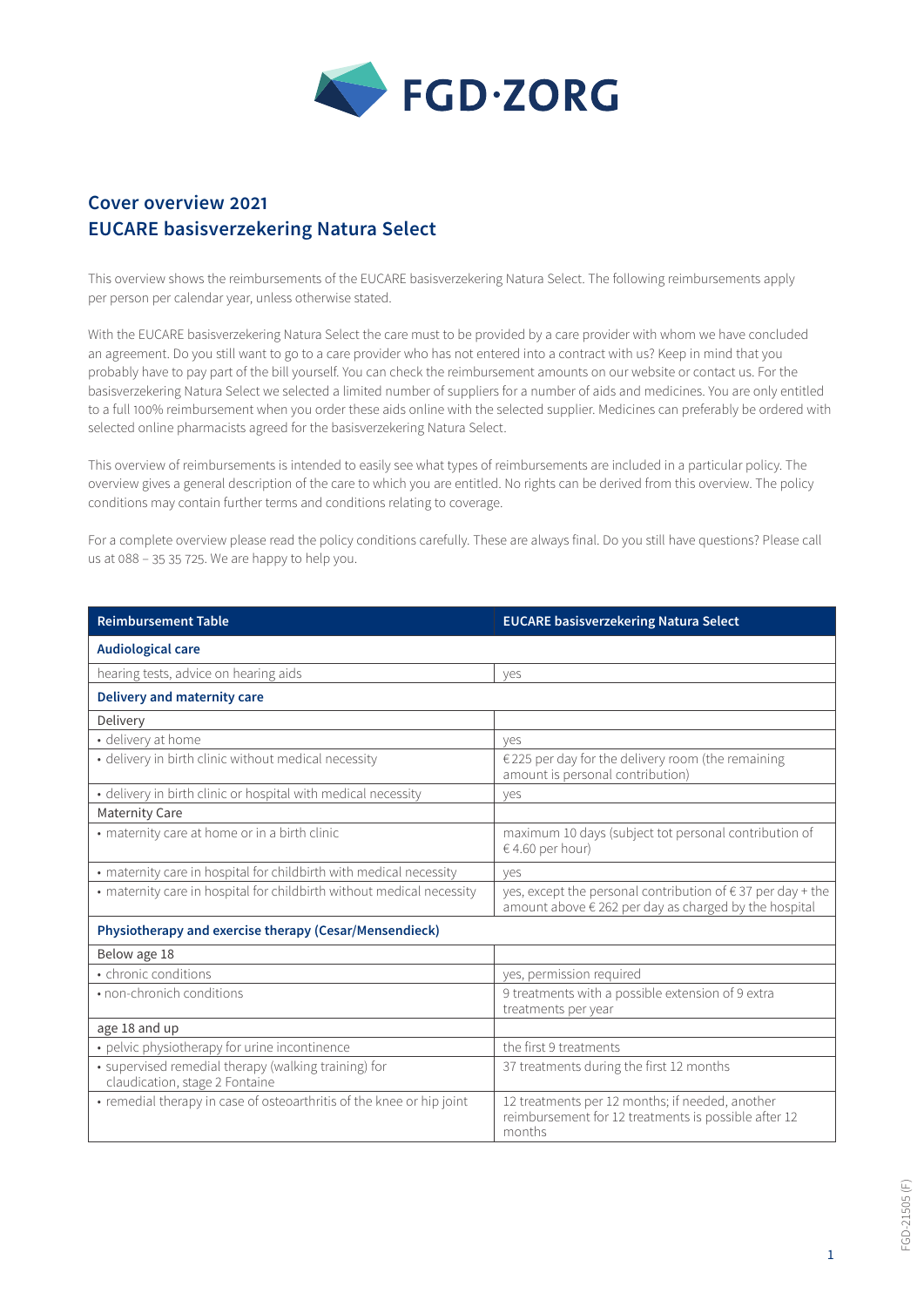| <b>Reimbursement Table</b>                                                                                                                                                                              | <b>EUCARE basisverzekering Natura Select</b>                                                                                                                                                                                                                                                                                                                                                                        |  |
|---------------------------------------------------------------------------------------------------------------------------------------------------------------------------------------------------------|---------------------------------------------------------------------------------------------------------------------------------------------------------------------------------------------------------------------------------------------------------------------------------------------------------------------------------------------------------------------------------------------------------------------|--|
| • remedial therapy for COPD, supervised by a physiotherapist or<br>exercise therapist, for stadium II or higher of the GOLD Classification<br>for spirometry                                            | In the first 12 months, depending of the GOLD<br>Classification, at maximum:<br>- 5 treatments for Class A<br>- 27 treatments for Class B1<br>- 70 treatments for Class B2, C and D<br>After the first 12 months, if maintenance treatments<br>are needed, depending on the GOLD Classification, at<br>maximum:<br>- 3 treatments per 12 months for Class B1<br>- 52 treatments per 12 months for Class B2, C and D |  |
| • chronic conditions                                                                                                                                                                                    | yes, starting from the 21st treatment                                                                                                                                                                                                                                                                                                                                                                               |  |
| • non-chronic conditions                                                                                                                                                                                | no reimbursement from the basic health insurance                                                                                                                                                                                                                                                                                                                                                                    |  |
| extra physiotherapy and remedial therapy for (ex-) corona patients<br>with long-term complaints                                                                                                         | 50 treatments                                                                                                                                                                                                                                                                                                                                                                                                       |  |
| <b>Abroad</b>                                                                                                                                                                                           |                                                                                                                                                                                                                                                                                                                                                                                                                     |  |
| urgent care during holiday and temporary stay abroad                                                                                                                                                    | yes, up to the tariff charged in the Netherlands                                                                                                                                                                                                                                                                                                                                                                    |  |
| non-urgent medical treatment abroad                                                                                                                                                                     | yes, up to the tariff charged in the Netherlands                                                                                                                                                                                                                                                                                                                                                                    |  |
| <b>Dietetics</b>                                                                                                                                                                                        |                                                                                                                                                                                                                                                                                                                                                                                                                     |  |
| education with a medical purpose about food and eating habits                                                                                                                                           | 3 hours per year (7 hours extra for (ex-) corona patients<br>with long-term complaints)                                                                                                                                                                                                                                                                                                                             |  |
| <b>Genetic testing</b>                                                                                                                                                                                  |                                                                                                                                                                                                                                                                                                                                                                                                                     |  |
| research of and for genetic anomalies or disorders                                                                                                                                                      | yes                                                                                                                                                                                                                                                                                                                                                                                                                 |  |
| <b>Occupational therapy</b>                                                                                                                                                                             |                                                                                                                                                                                                                                                                                                                                                                                                                     |  |
| care aimed at increasing or restoring your ability to care for and rely<br>on yourself                                                                                                                  | 10 hours per year (8 hours extra for (ex-) corona patients<br>with long-term complaints)                                                                                                                                                                                                                                                                                                                            |  |
| <b>Pharmaceutical care (medications)</b>                                                                                                                                                                |                                                                                                                                                                                                                                                                                                                                                                                                                     |  |
| contraceptives up to 21                                                                                                                                                                                 | yes, the statutory personal contribution of € 250.00 (over-<br>limit price) still applies                                                                                                                                                                                                                                                                                                                           |  |
| contraceptives 21 or older                                                                                                                                                                              | yes, only in the case of endometriosis or menorrhagia,<br>, statutory personal contribution of € 250.00 (over-limit<br>price) still applies                                                                                                                                                                                                                                                                         |  |
| dietary preparations                                                                                                                                                                                    | yes, after permission                                                                                                                                                                                                                                                                                                                                                                                               |  |
| medications as listed in Appendix 1 of the Healthcare Insurance<br>Regulations and the Pharmaceutical Care Regulations                                                                                  | yes, the statutory personal contribution of € 250.00<br>(upper-limit price) still applies, see the Pharmaceutical<br>Care Regulations (Reglement Farmaceutische Zorg) on<br>our website                                                                                                                                                                                                                             |  |
| Combined Lifestyle Intervention starting from age 18                                                                                                                                                    |                                                                                                                                                                                                                                                                                                                                                                                                                     |  |
| an accredited 24-month programme                                                                                                                                                                        | yes                                                                                                                                                                                                                                                                                                                                                                                                                 |  |
| <b>General practitioner care</b>                                                                                                                                                                        |                                                                                                                                                                                                                                                                                                                                                                                                                     |  |
| medical care, research and diagnostics by a general practitioner,<br>including: health advice, guidance to quit smoking, preconception<br>care, and foot care if you have diabetes mellitus type 1 or 2 | yes                                                                                                                                                                                                                                                                                                                                                                                                                 |  |
| <b>Medical aids</b>                                                                                                                                                                                     |                                                                                                                                                                                                                                                                                                                                                                                                                     |  |
| medical aids and bandaging as listed in the Medical Aids Regulations                                                                                                                                    | yes, except the personal contribution. A number of aids<br>can only be ordered with a selected online supplier.                                                                                                                                                                                                                                                                                                     |  |
| Medical care for specific target groups                                                                                                                                                                 |                                                                                                                                                                                                                                                                                                                                                                                                                     |  |
| medical care by a geriatric specialist or doctor for the mentally<br>handicapped                                                                                                                        | yes                                                                                                                                                                                                                                                                                                                                                                                                                 |  |
| In-vitro fertilisation (IVF) and other fertility treatments                                                                                                                                             |                                                                                                                                                                                                                                                                                                                                                                                                                     |  |
| in-vitro fertilisation (IVF) for women up to age 43. Further<br>conditions apply.                                                                                                                       | yes, the 1st, 2nd and 3rd attempt                                                                                                                                                                                                                                                                                                                                                                                   |  |
| other fertility treatments (women up to age 43)                                                                                                                                                         | yes                                                                                                                                                                                                                                                                                                                                                                                                                 |  |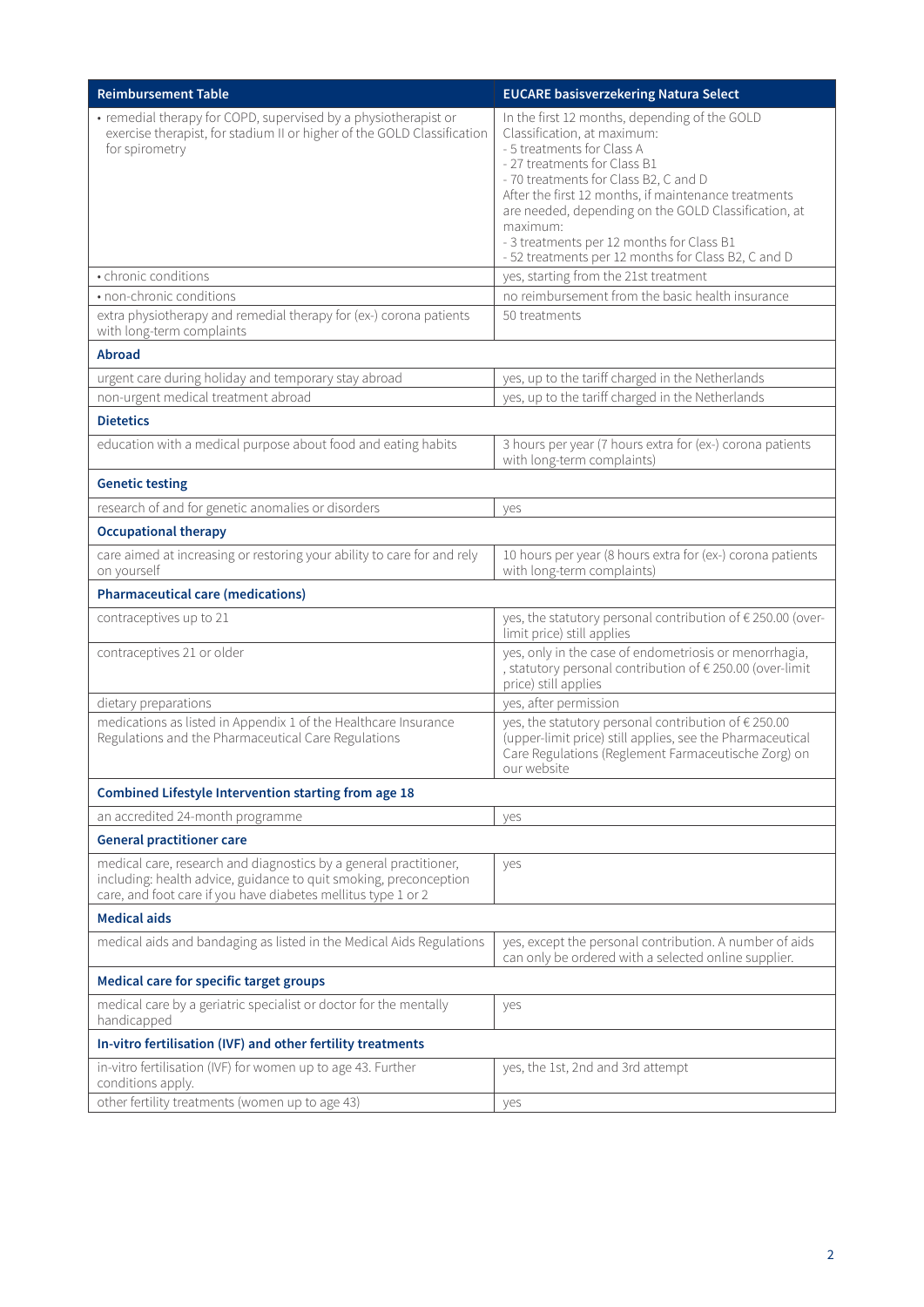| <b>Reimbursement Table</b>                                                                                                                 | <b>EUCARE basisverzekering Natura Select</b>                                                                             |  |
|--------------------------------------------------------------------------------------------------------------------------------------------|--------------------------------------------------------------------------------------------------------------------------|--|
| <b>Speech therapy</b>                                                                                                                      |                                                                                                                          |  |
| recovering or enhancing the ability to speak                                                                                               | yes                                                                                                                      |  |
| <b>Specialist medical care</b>                                                                                                             |                                                                                                                          |  |
| medical care by a specialist, including laboratory research,<br>medicines, bandages, and aids. Also covered are:                           | yes                                                                                                                      |  |
| • care by the thrombosis service                                                                                                           | yes                                                                                                                      |  |
| • a second opinion by a medical specialist                                                                                                 | yes                                                                                                                      |  |
| · dialysis in a dialysis center, hospital, or at home                                                                                      | yes                                                                                                                      |  |
| • chronic intermittent respiration and the necessary<br>equipment                                                                          | yes                                                                                                                      |  |
| · guidance to quit smoking                                                                                                                 | yes                                                                                                                      |  |
| • medically necessary circumcision                                                                                                         | yes                                                                                                                      |  |
| Dental care / oral care                                                                                                                    |                                                                                                                          |  |
| • Dental surgery from age 18                                                                                                               | yes                                                                                                                      |  |
| · dentures (full, removable prostheses), with or without implants                                                                          | yes, except fot the personal contribution                                                                                |  |
| · dentures (full, removable prostheses), repair and re-fit                                                                                 | yes, except for the personal contribution                                                                                |  |
| · dental and orthodontic care in special cases                                                                                             | yes                                                                                                                      |  |
| · dental care up to age 18                                                                                                                 | ves                                                                                                                      |  |
| · dental implants                                                                                                                          | yes, in case of severe developmental disorder, growth<br>disorder or acquired deviation in the tooth-jaw-mouth<br>system |  |
| Plastic and/or reconstructive surgery                                                                                                      |                                                                                                                          |  |
| for specific medical indications                                                                                                           | yes, permission required                                                                                                 |  |
| <b>Mental healthcare</b>                                                                                                                   |                                                                                                                          |  |
| · general Basic GGZ 18 or older                                                                                                            | yes, for mild to moderate, non-complex mental<br>problems or stable problems                                             |  |
| • specialist GGZ 18 years or older                                                                                                         | yes, for complex mental disorders                                                                                        |  |
| <b>Rehabilitation</b>                                                                                                                      |                                                                                                                          |  |
| · quickscan                                                                                                                                | yes                                                                                                                      |  |
| • cancer rehabilitation                                                                                                                    | yes                                                                                                                      |  |
| · geriatric rehabilitation                                                                                                                 | yes                                                                                                                      |  |
| <b>Giving up smoking</b>                                                                                                                   |                                                                                                                          |  |
| Stop-Smoking programme                                                                                                                     | yes, once a year                                                                                                         |  |
| <b>Tissue and organ transplants</b>                                                                                                        |                                                                                                                          |  |
| if the transplant is performed in an EU or EER member state                                                                                | yes                                                                                                                      |  |
| <b>Stay</b>                                                                                                                                |                                                                                                                          |  |
| medically necessary stay in a hospital, the psychiatric department of<br>a hospital, a GGZ institution, or in a rehabilitation institution | yes                                                                                                                      |  |
| medically necessary first-line hospitalisation                                                                                             | yes                                                                                                                      |  |
| <b>Nursing and care</b>                                                                                                                    |                                                                                                                          |  |
| nursing and care without lodging                                                                                                           | yes                                                                                                                      |  |